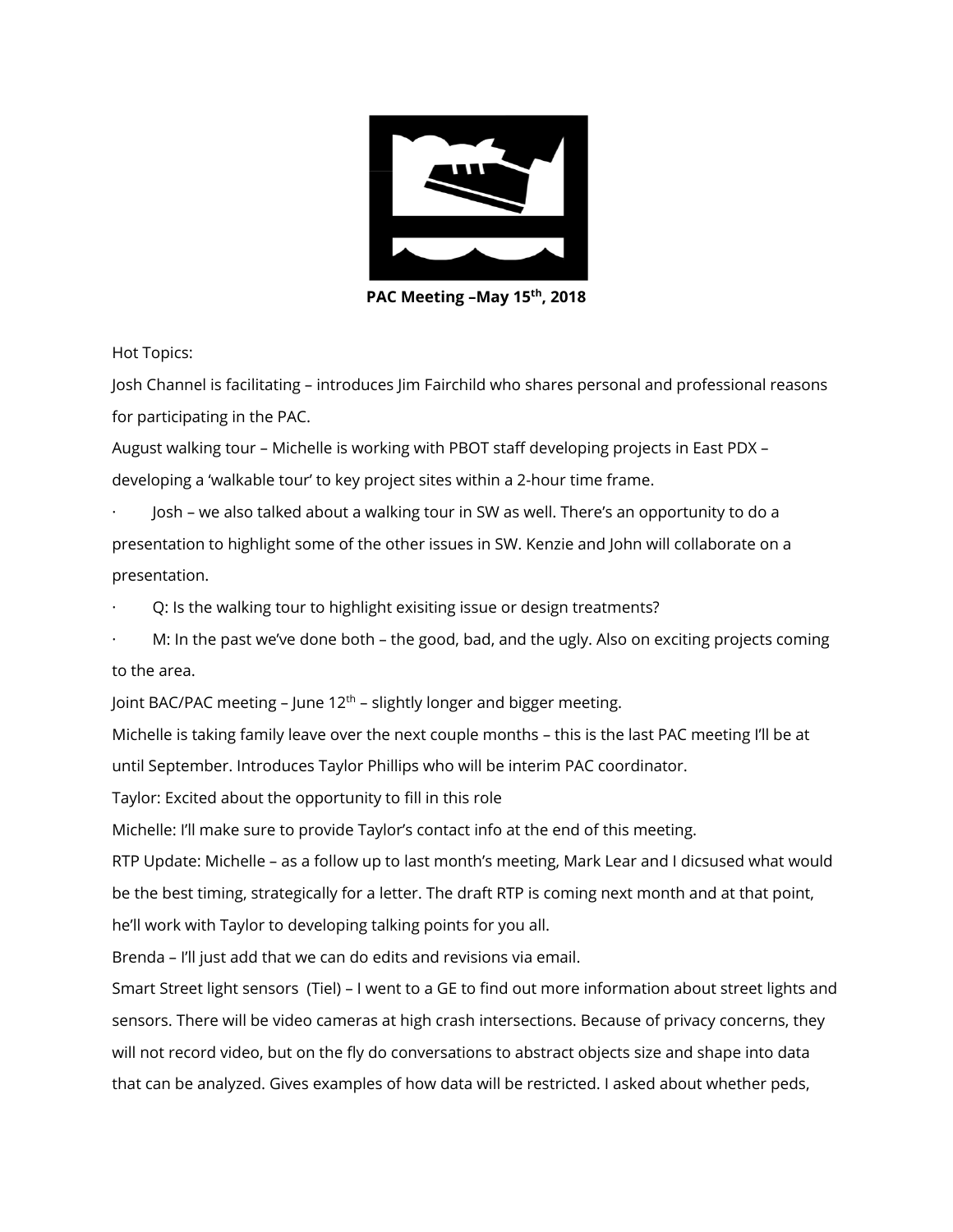people with disabilities, and bike can be distinguished. The answer was "Maybe" – it hasn't been deployed yet for this type of treatment. They have not begun to develop the analytics that will done with this data. Once exciting thing is to be able to observe before/after for a stretch of Division that is being improved. Because that system will develop a time stamp and the system develops a time stamp, we'll be able to see whether people will be crossing with or against the light. I wish their were more clear goals – but the data will be exciting to use in the future.

Josh adds – I hope that they will be reality checking some of the data with humans to confirm that bikes aren't being counted as cars.

Pedestrian deaths (Josh Roll) – rising since 2009 according to new Institute of Highway Design (?). Oregon data indicates also substantially higher, consistent with national data.

Tiel – How do we make walking more attractive in ways that aren't captured in large projects that we spend time reviewing? What is our responsibility in looking at this?

· Josh C – Deaths have risen and it's our role to figure out how to turn that around.

Eika - Agree with Q that we're more reactive than proactive/philosophical.

Elaine – Sidewalk maintenance is a role we should take on. Low hanging fruit. Communication with property owners important and people don't understand responsibilities. Not easy to get a permit [ed: unclear what kind]. There's an education role here too.

Michelle - Acknowledge need for citywide ped crash analysis.

Patricia – Columbia Boulevard Ped Crossing moving forward, money has been committed to make it happen. RE: overgrown trees, needs to be addressed.

Josh – There is opportunity to work in smaller groups to work on some of these issues.

## **Policy Guidance on Electric Scooter Rental (Steve Hoyt-McBeth)**

- Small pilot coming this summer not a decision on longer-term role of e-scooters
- Similar model to bikeshare one-way trips, for rent, with stations or parking areas
- Scooters get pulled at night for recharging
- Want to engage PAC early to figure out interaction and mitigating drawbacks
- · Interested in e-scooters based on first/last-mile to transit and general access equity

[ed: all answers from Steve unless otherwise noted]

· Q – Do you anticipate that someone will start a program unauthorized if the City doesn't start this framework?

- · A Yes. It has happened in other cities.
- · Q How will you enforce helmet laws?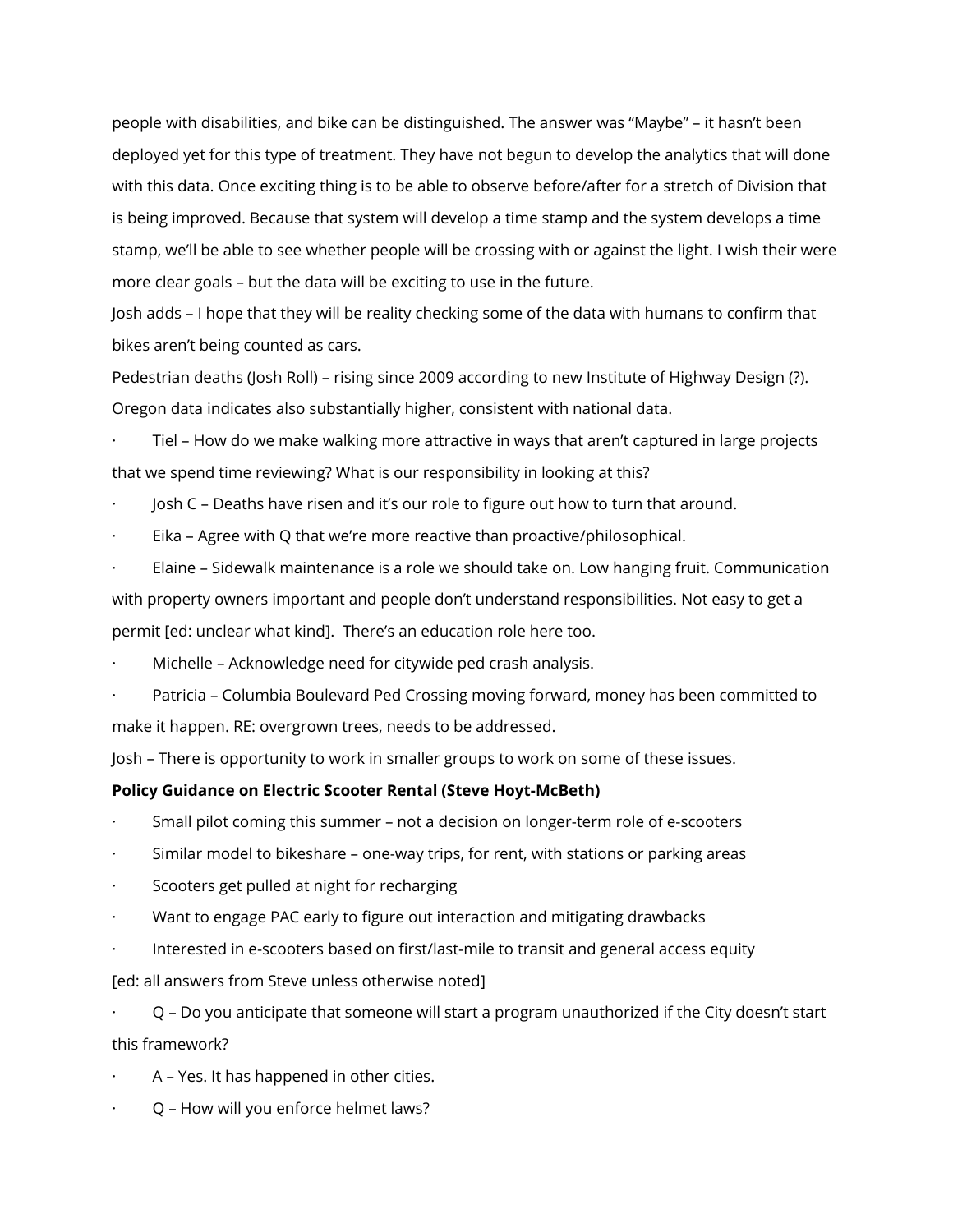· A – Not entirely sure. One provider gives incentives/discounts to buy them. Vancouver, BC puts a helmet on the bike itself. Probably one of the trickiest things to figure out. Seeking feedback.

· Q – Seems like e-scooters might help complement transit system especially in low-access areas.

· A – Absolutely, something we'll talk about more.

· Q – Where are they staged?

· A – Anticipate emphasis on downtown from vendors. However, for our goals we don't necessarily want it to be focused downtown. Trying to calibrate how to set that framework up to make vendors support other areas too. Not entirely sure whether to focus on specific neighborhoods or the city as a whole.

· Q – So you've already made the decision to do a pilot project?

A – Yes.

· Q – So San Francisco is having significant issues over this, can you address this?

· A – We have concerns about ped safety and comfort, we're trying to build that into the framework. These companies exist and they're coming; our approach now is to learn from pilots and make the longer-term decision based on that.

· Q – General concern about safety of scooters on streets given pavement quality. Have other cities with less dense downtowns deployed them?

· A – We don't have enough data yet on other cities. One thing we're considering is a per-trip fee to feed back into facility improvements.

· Q – How will you structure data-sharing to ensure PBOT owns the data?

· A – We are planning to require data sharing in some capacity. We want the trip data, anonymized. We don't want to see personal data, and we'll have to work with some other bureaus to figure out how that will work. Possibly an API we can poll to get the data we want. We do want to use the data to make smarter decisions.

· Q – When is the pilot starting?

· A – We don't have a firm date, but this summer. Thinking a four-month pilot. Want to see what happens in less-nice months.

· Q – What are the companies doing this?

· A – There are 4-5 that we're aware of. We've been contacted by 2. Align, Spin are the two we've heard from. We want to cap the total scooters and the total per vendor.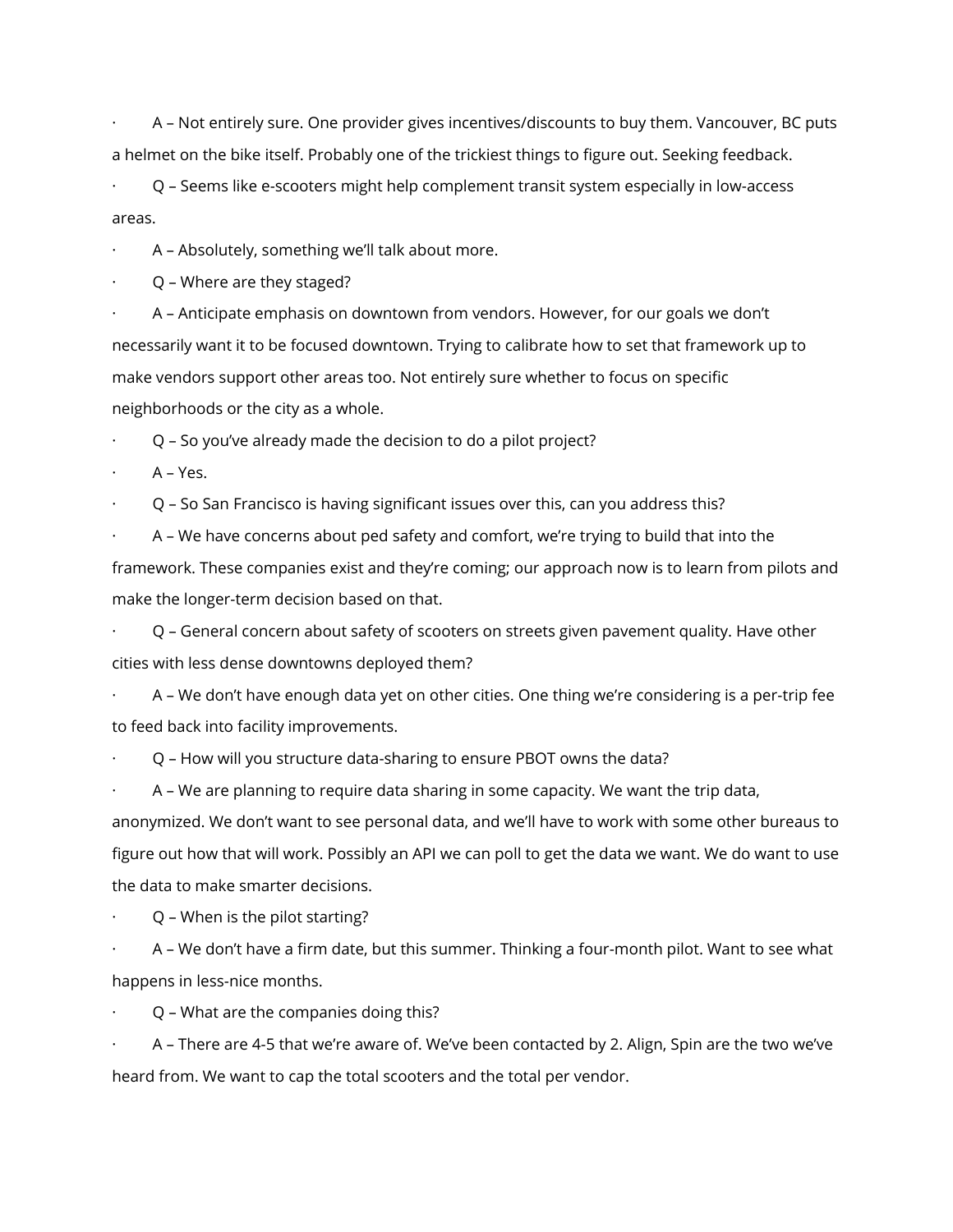· Q – One concern is that BikeTown is such a jewel, and we've worked with a company based here. Don't want these systems to compete; want collaboration or complementing. Second, agree with concern about serving East Portland. Third, disparity between sidewalk riding and helmets between bikes and scooters seems concerning.

A – These are Oregon laws so we can't get around them.

· Q – Liability comes to mind. What's the answer there?

· A – We require commercial liability from vendors, around \$1-2M.

· Q – What's the target demographic?

· A – We're not sure yet. We have a hunch it might be younger, part of our goal is to stretch that out in terms of age and income and geography.

· Q – It doesn't solve the safety issue for me. We want to get to transit, but e-scooters don't help us there. How much is it really going to hit that transit access mission?

A - We need to get some data, can only speculate so much. Want to hear what the effects are from the pilot. If this helps us move people out of cars, we think it helps a bit, but it's a legitimate point.

· A – Clarifying point about age. The law is 16, BikeTown is 18 per vendor concern about liability. We haven't landed on what we'll pick yet.

· Q – Went to SF and scooters were everywhere between the year we visited. Scooters zoomed right by us, concern about safety issues. Is it a trend?

· A – What we do know is they're making money. We've asked companies to build in some safety messages within the apps like BikeTown back display does.

· Q – East Portland doesn't have lots of bike lanes, so there isn't infrastructure in place to make e-scooters happen.

· A – Agree. We're grappling with whether to only allow companies to deploy on streets with bike lanes, or should we provide guidance on where people are traveling and focus on that and let people make decisions.

· Q – You mentioned sometimes people just leave them everywhere. What are your plans for that?

· A – Education is one, putting it at the forefront. Can we use the permit fee to put things on the sidewalk that would say, "Riders not allowed", etc. Also looking at performing targets. We could do audits and give corrective guidance to companies, escalating to fines etc.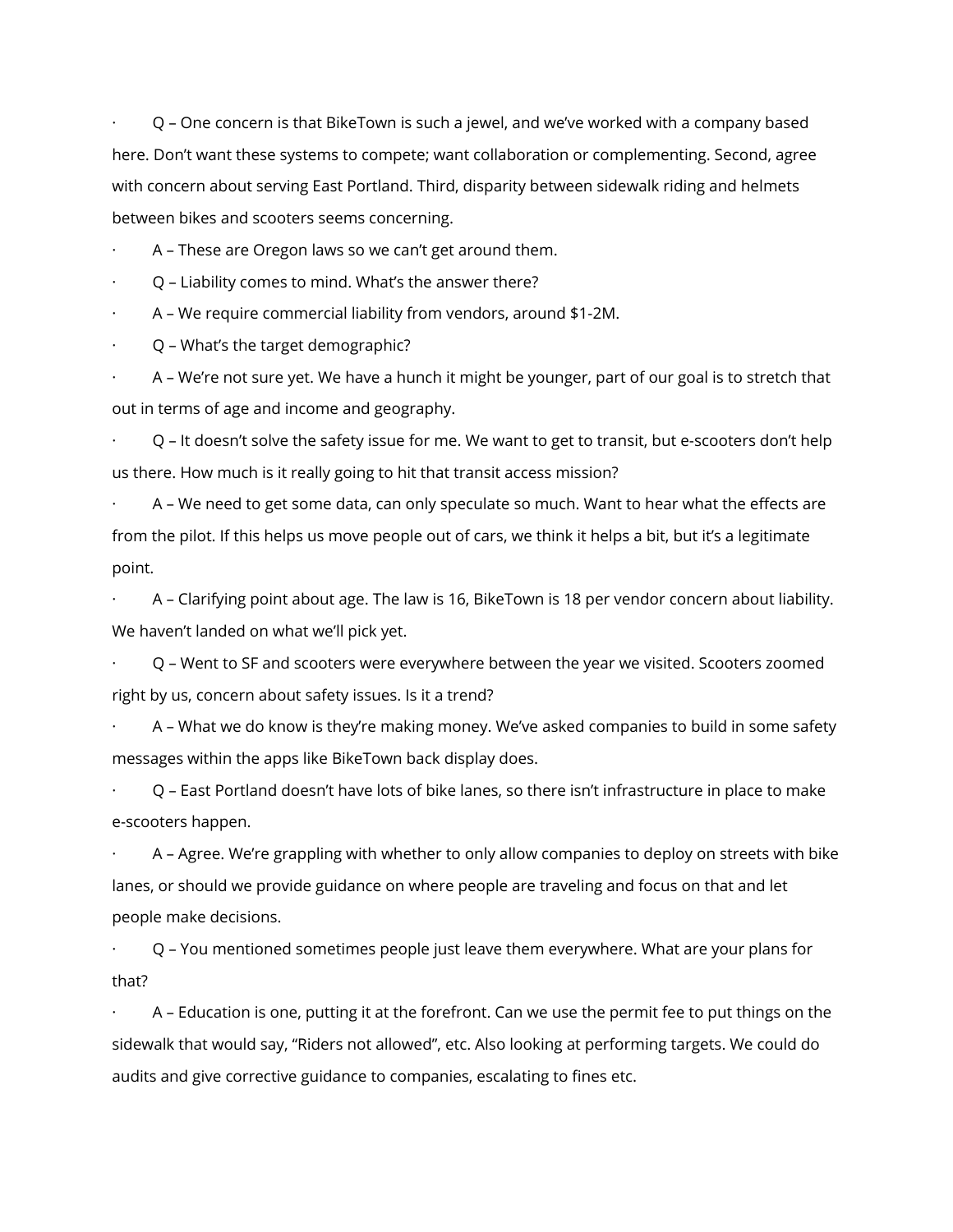· Q – Important to hold companies accountable. Want them to be held to certain standards around usage on sidewalks. Do you have locations already selected for pilot?

· A – No. We know we want to see some areas be in East Portland, but still trying to figure it out.

· Prompt (Eric) – Follow-up: We're still deciding on what we want to do, would it help to provide some general framework for future subcommittees to help us make those decisions?

Response (Josh C) – Want to note that there is some benefit in terms of the people who repair, distribute, charge the scooters. Would like a few folks to help with policy guidance and then reach back out to PBOT about next steps.

· Q – These are designed for young people. Don't want to displace elderly or disabled with this new system. Already a lot of burden for people with mobility issues, this has potential to be one more thing.

- Q Are there acceptance criteria?
- · A Not yet, that's something we want to keep exploring.
- · Q When do we need guidance by?
- A We're hoping in the next couple weeks.
- · Josh C Seeking members to be part of the group to explore further
- Patricia, Tiel, two folks in back, Zoe.

## **PedPDX (Michelle Marx)**

- PedPDX started before this PAC body. Thought it was a good time to sync up.
- PAC will own implementation of PedPDX, so important to be aligned
- Last adopted 1998, has done a lot to influence development of city
- · Big gap between need and resources, some prioritization needs to occur
- · Current work is around framework for prioritization and toolbox
- · Draft plan due Fall or Winter 2018 process has been underway since Summer 2017
- · Goals: Equitable/Inclusive, Safe/Secure, Comfortable/Inviting, Healthy/Environmental
- · Newly funded Pedestrian Network Completion Program will be informed by PedPDX
- · Overarching goals of Equity+Safety+Demand, leading to a Healthier Portland
- · Key Question Does this approach make sense, for your neighborhood? What should we

modify to address other needs?

Gap analysis another big issue - guidelines vary on ped classification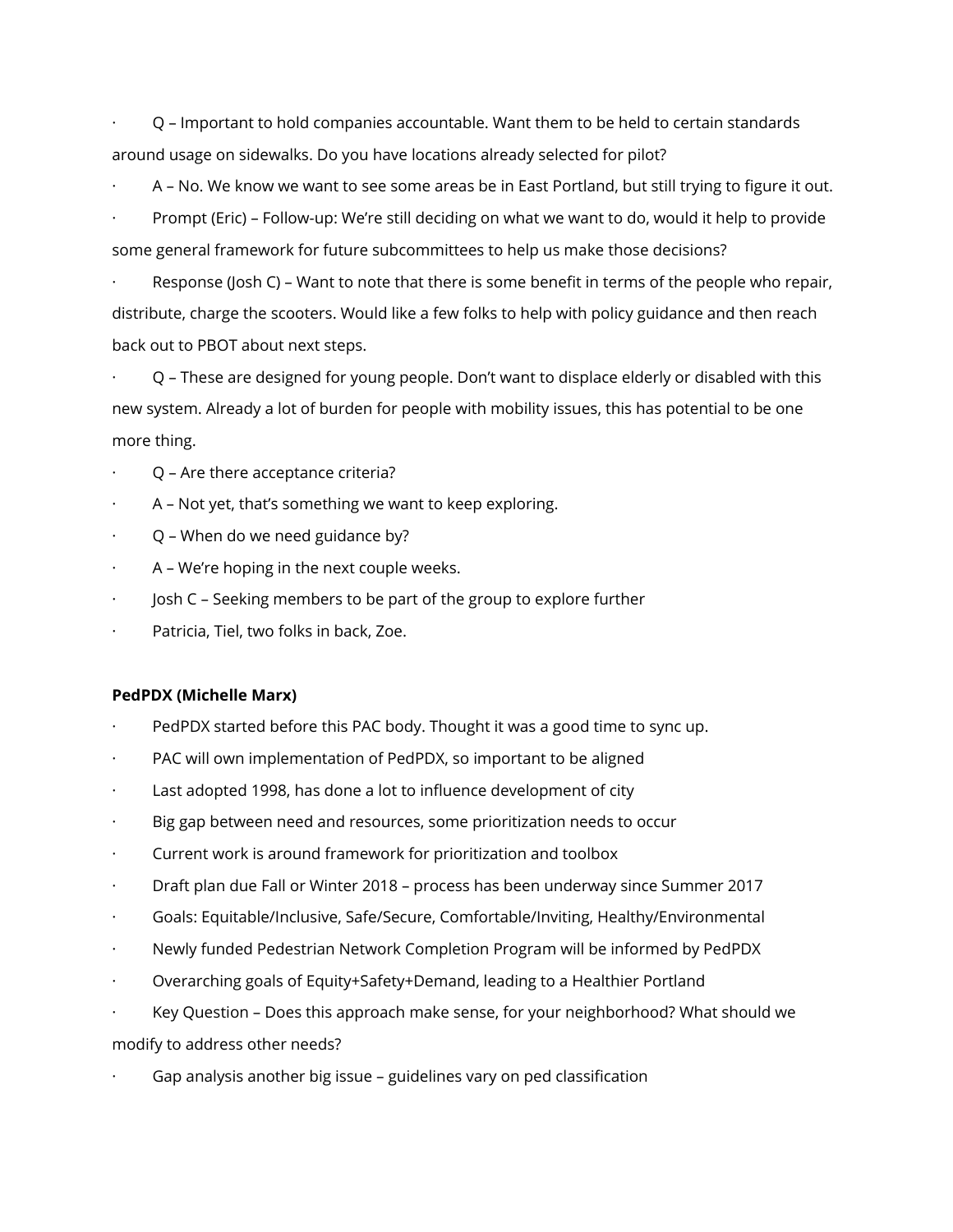· Working on policy to require marked crossings within 100 feet of transit – getting rid of crossings per hour requirement

- · Outer Division an example of this work lots of crossings being introduced per guidelines
- Signals are not stopping crashes area for improvement
- · Toolbox variety of tools with signaling, parking requirements, transit access, etc.

[ed: all answers Michelle unless otherwise noted]

· Q – How are ped districts decided?

- A It was decided by Comp Plan
- · Q What do you plan to do with trails? A lot are overgrowned and not utilized
- · A So one of the treatments might be to build a ped path instead of a full street
- · Q How do you factor unpaved streets in?

· A – We have a new program to tackle this and we're directing them to our network as a priority. Another alternative is partial improvements – sidewalk not a street etc.

· Q – What about education opportunities? When and where people need to stop when driving? Another around driving safety? Not as physical, but PSA style ads. Also, how does budgeting work with this? How does recent lawsuit regarding curb cuts play in?

· A – The programs I showed share a pot of \$2M/year in funding. Looking at \$1.2M of that pot. For the lawsuit, final settlement agreement is about to finalize. It will specify how many curb ramps we must improve every year and there will be a pot of money alongside it. We're developing an ADA transit plan to prioritize

· Q – Want to agree on education, it's not just drivers, it's also peds and property owners. It's a big mutual responsibility. Probably the cheapest thing we can do. And, want to make sure there's a way to address special situations that come up that we can't anticipate – particular developments that emerge etc. Want flexibility in plan.

· A – The network plan will be updated every two years. We also want to leverage opportunities that come up.

· Q – Concern about right turn on red

· A – Totally agree and we're on it.

· Q – Education-wise, we get an annual reminder from Metro about waste management. Could we do a similar flyer for pedestrian safety? Two-pager in color with tips for safe travel. Drawing on experience, bike boxes had no education piece.

· A – Thanks.